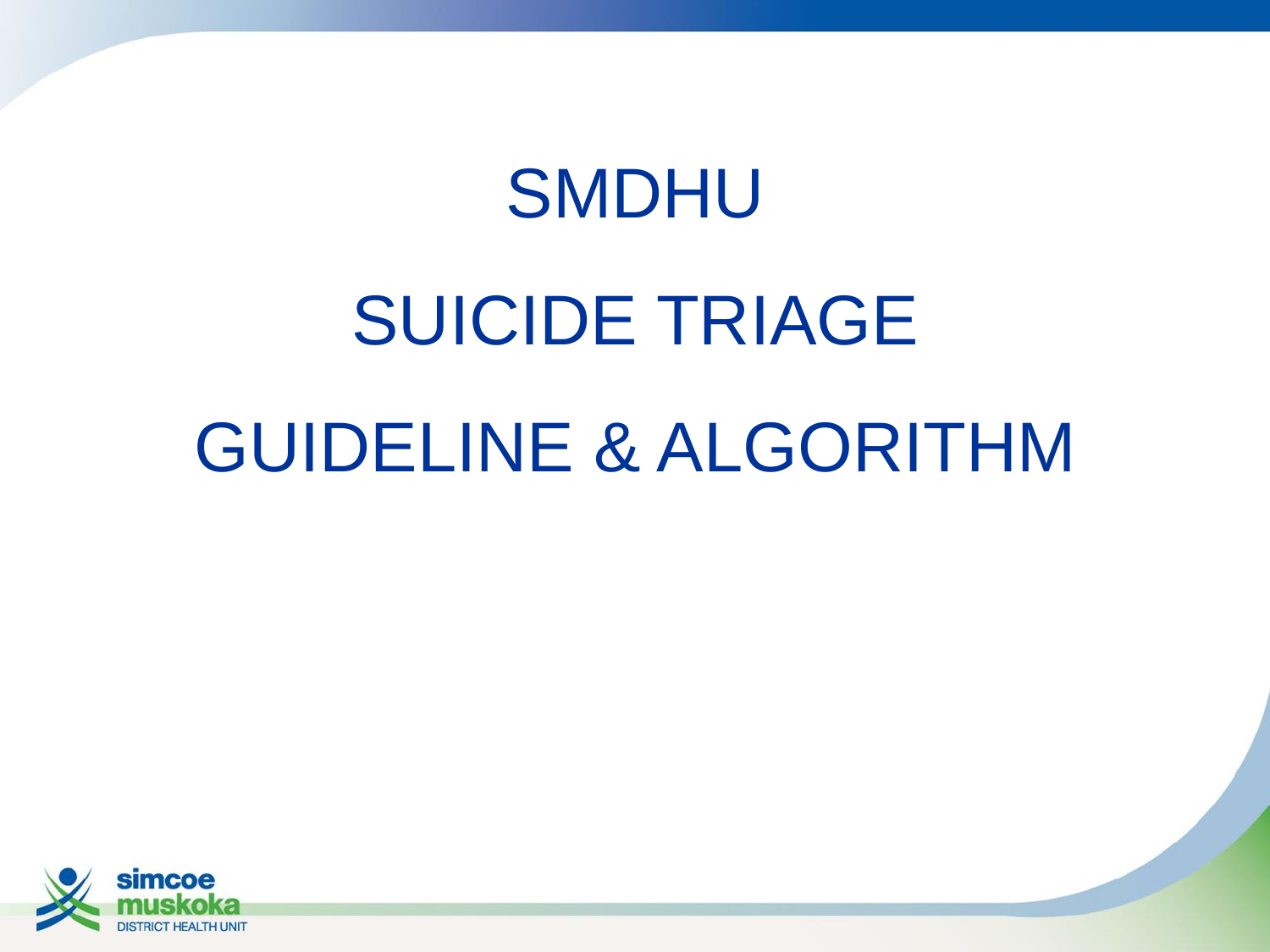## WHY A SUICIDE TRIAGE GUIDELINE AND ALGORITHM?

- Staff requesting guidance on how to manage situations
- A task group was established to develop a guideline to support staff providing services in client homes, reception areas, local offices and via phone & email.
- The task group (Clinical Services, Healthy Living, Family Health, Leadership Designates and Program Foundations and Finance) established the Suicide Triage Guideline and Suicide Triage Algorithm.

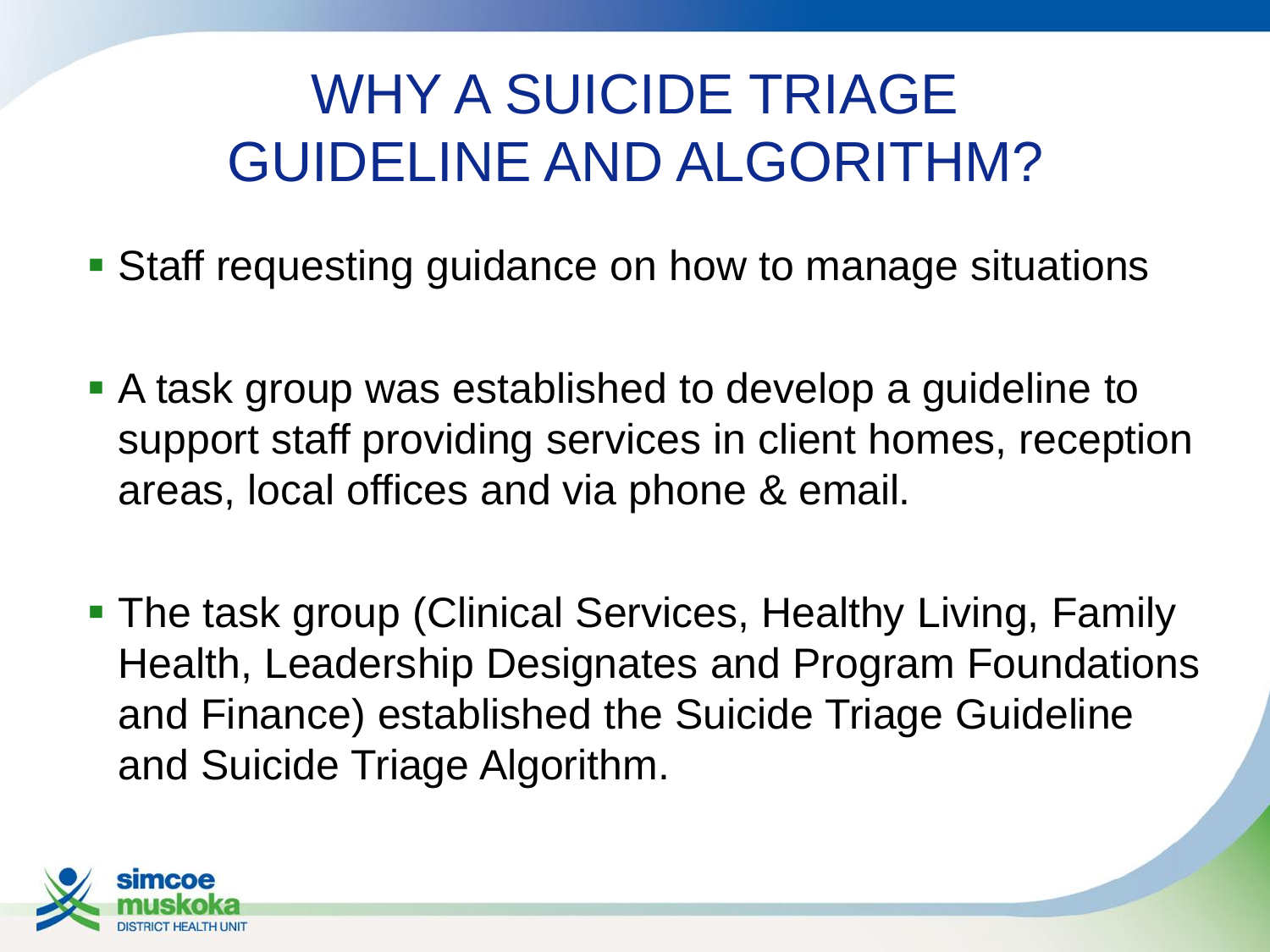## ALGORITHM VS. GUIDELINE

- The Suicide Triage **Guideline** is to be utilized by staff that have academic knowledge, skill and competencies specific to mental health.
- The Guideline applies to **RNs, RPNs, PHNs, Physicians, and Customer Service Representatives**.
- The Suicide Triage **Algorithm** will guide **all other staff** in ensuring appropriate referral services are provided to clients utilizing suicidal language.

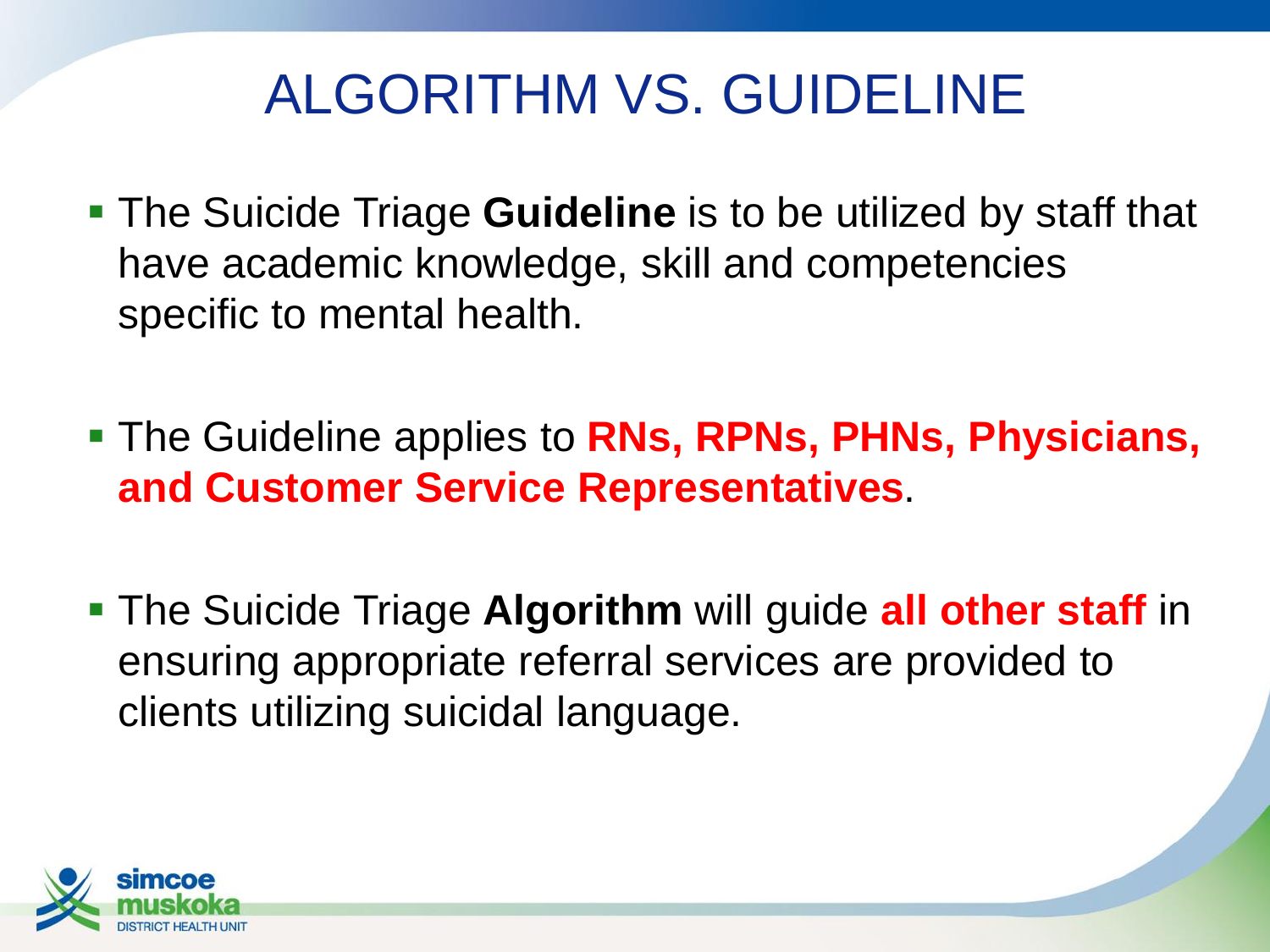#### **Suicide Triage Algorithm**

This algorithm is for any staff faced with a situation where a client is using suicidal language. The client contact may either be in person or over the phone. Clients who are in crisis may be suicidal. A crisis occurs when a person is confronted with a critical incident or stressful event that is perceived as overwhelming despite the use of traditional problem-solving and coping strategies.

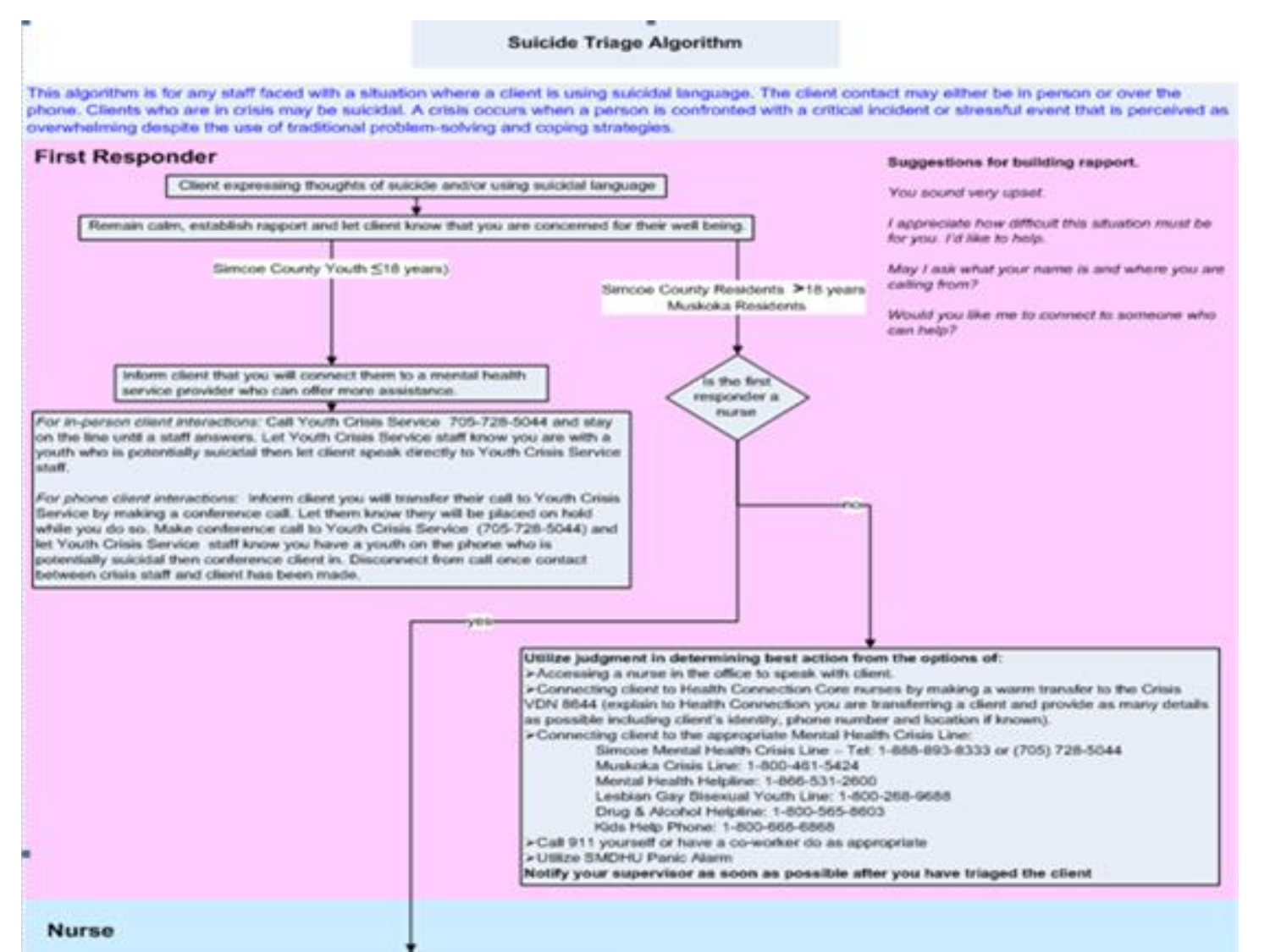## **Suicide Algorithm Wallet Cards**



### Simcoe County Youth ≤ 18 years

#### In-person youth interactions:

Call Youth Crisis Service 705-728-5044 (or 1-888-893-8333).

Let Youth Crisis Service staff know you are with a youth who is potentially suicidal then let youth speak directly to Youth Crisis Service staff.

#### **Phone youth interactions:**

Inform youth you will transfer their call to Youth Crisis Service by making a conference call. Let youth know they will be placed on hold.

Make conference call to Youth Crisis Service 705-728-5044 (or 1-888-893-8333). and let staff know you have a potentially suicidal youth on the phone, then conference client in.

### **Simcoe County Residents >18. Muskoka Residents**

#### Use judgment to determine best action:

- 1 Access a nurse in the office to speak with client.  $\alpha$ <sup>r</sup>
- 2 Connect client to Health Connection using the "call whisper" function to Crisis VDN line extension #. (Explain to Health Connection you are transferring a client and provide as many details as possible. including client's identity, phone number and location if known.)
- $\alpha$ r
- 3 Connect client to most appropriate resource:

| Simcoe Mental Health Crisis Line 1-888-893-8333                                                                 |  |
|-----------------------------------------------------------------------------------------------------------------|--|
| and a construction of the construction of the construction of the construction of the construction of the const |  |
|                                                                                                                 |  |

or

- 4 Call 911 or have a co-worker to do so for you. or
- 5 Utilize SMDHU Panic Alarm.
- 6 Notify your supervisor as soon a possible after you have triaged the client.

#### **Additional resources:**

| Mental Health Helpline  1-866-531-2600          |  |
|-------------------------------------------------|--|
| Lesbian Gay Bi Trans Youth Line  1-800-268-9688 |  |
| Drug & Alcohol Helpline 1-800-565-8603          |  |
| Kids Help Phone 1-800-668-6868                  |  |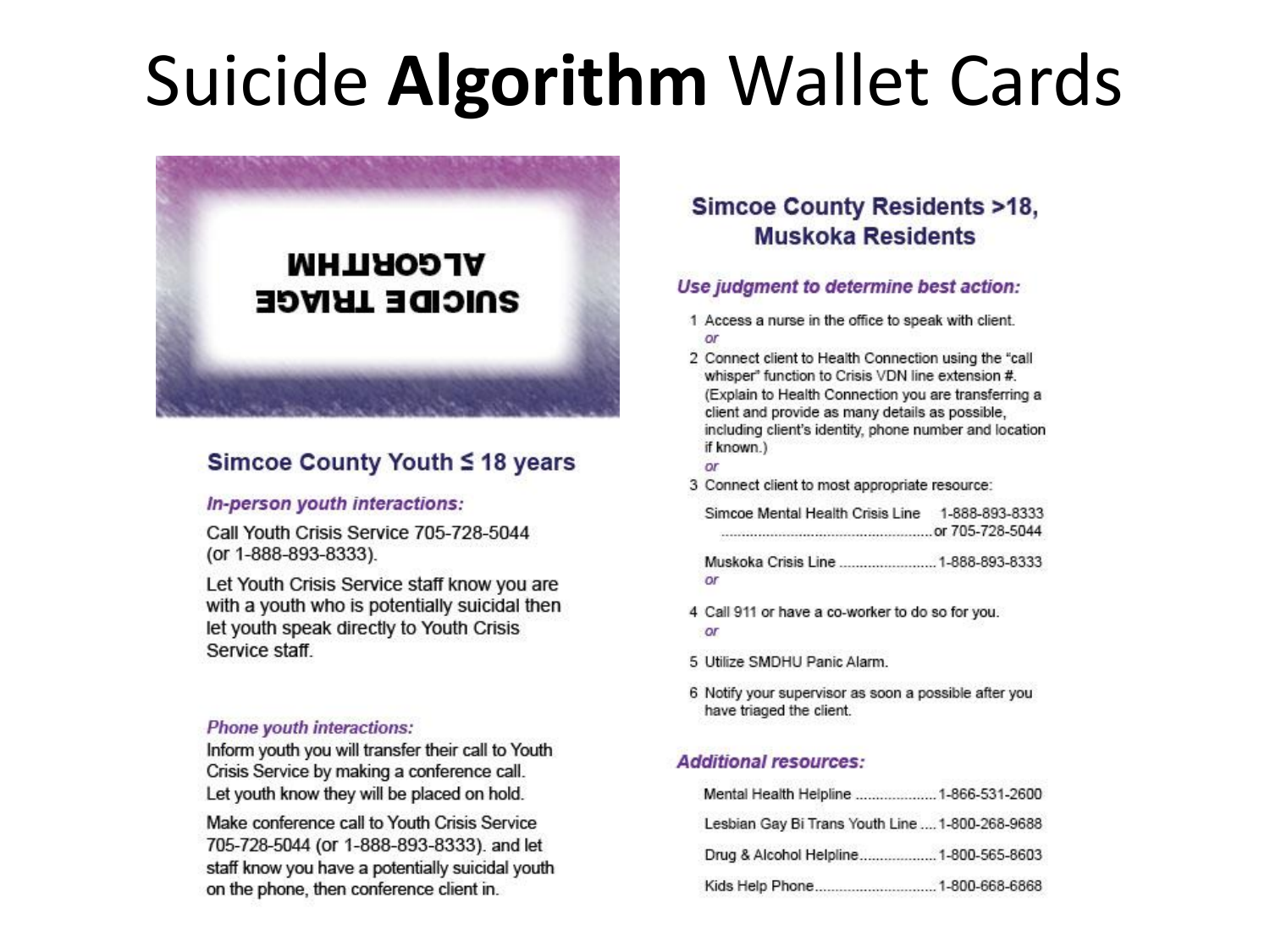### **SPECIAL CIRCUMSTANCE FOR BOTH ALGORITHM AND GUIDELINE**

The suicide triage guideline & algorithm ensures that any individual under the age of 18 and living in Simcoe County is referred to Youth Crisis Services as per Child Youth & Family Services Coalition of Simcoe County .

### **Suicide Risk Protocol: A Coordinated Community**

**Resp**o**nse for Youth at High Risk for Suicide.** 

**1-888-893-8333**

**705-728-5044**

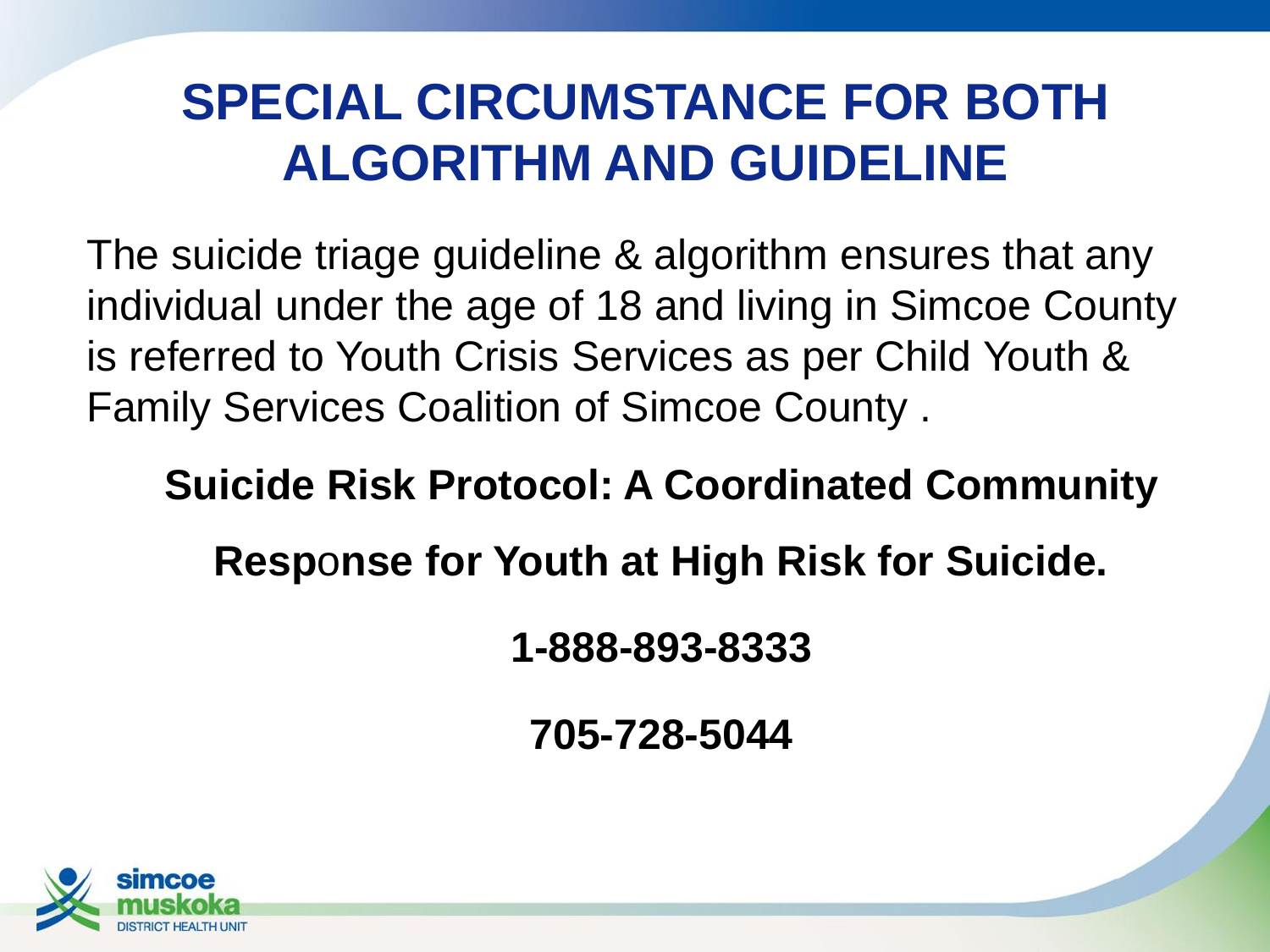### **EXAMPLE OF ALGORITHM** FOR NON NURSES

14 year old client receiving Oral Health services expresses thoughts of suicide and/or uses suicidal language.

Remain calm, establish rapport and let client know that you are concerned for their well being.

As the individual is ≤18 years - Inform client that you will connect them to a youth mental health service provider who can offer more assistance.

**Call Youth Crisis Service 705-728-5044** and stay on the line until a staff answers. Let Youth Crisis Service staff know you are **with a youth**  using suicidal language - then let youth speak directly to Youth Crisis Service staff.

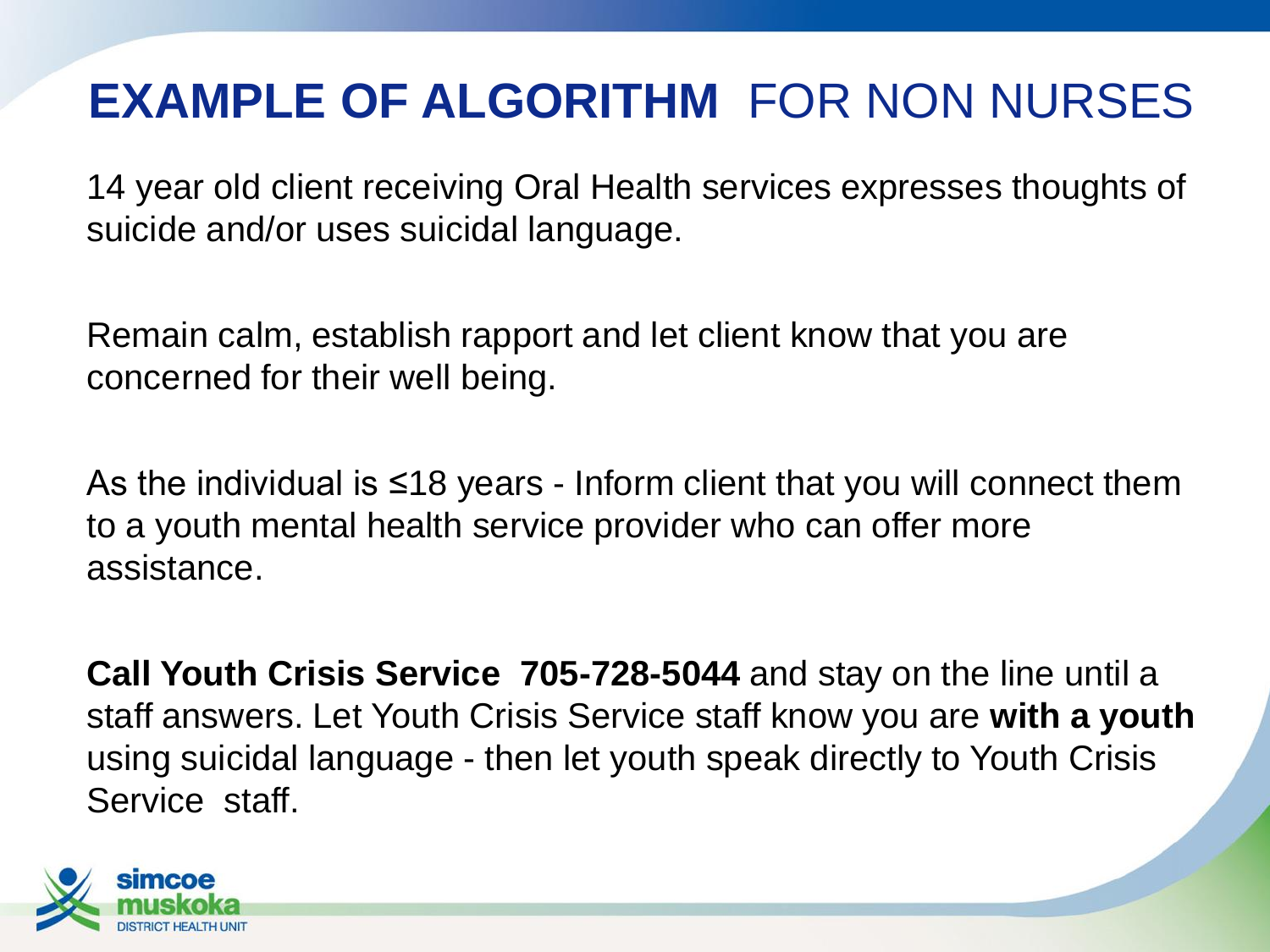## HEALTH CONNECTION – CRISIS VDN

- Staff who are not nurses can transfer client/member of the public to Health Connection Core nurses, if:
	- the client is agreeable to speaking to a nurse over the phone and or there is no nurse in the branch office who can assess the client
- Health Connect Crisis VDN 8644
	- Developed so staff who are not nurses can readily access Health Connection nurses.
	- Crisis lines enables the staff person working with the client/member of the public to provide Health Connection nurses with "a heads up".

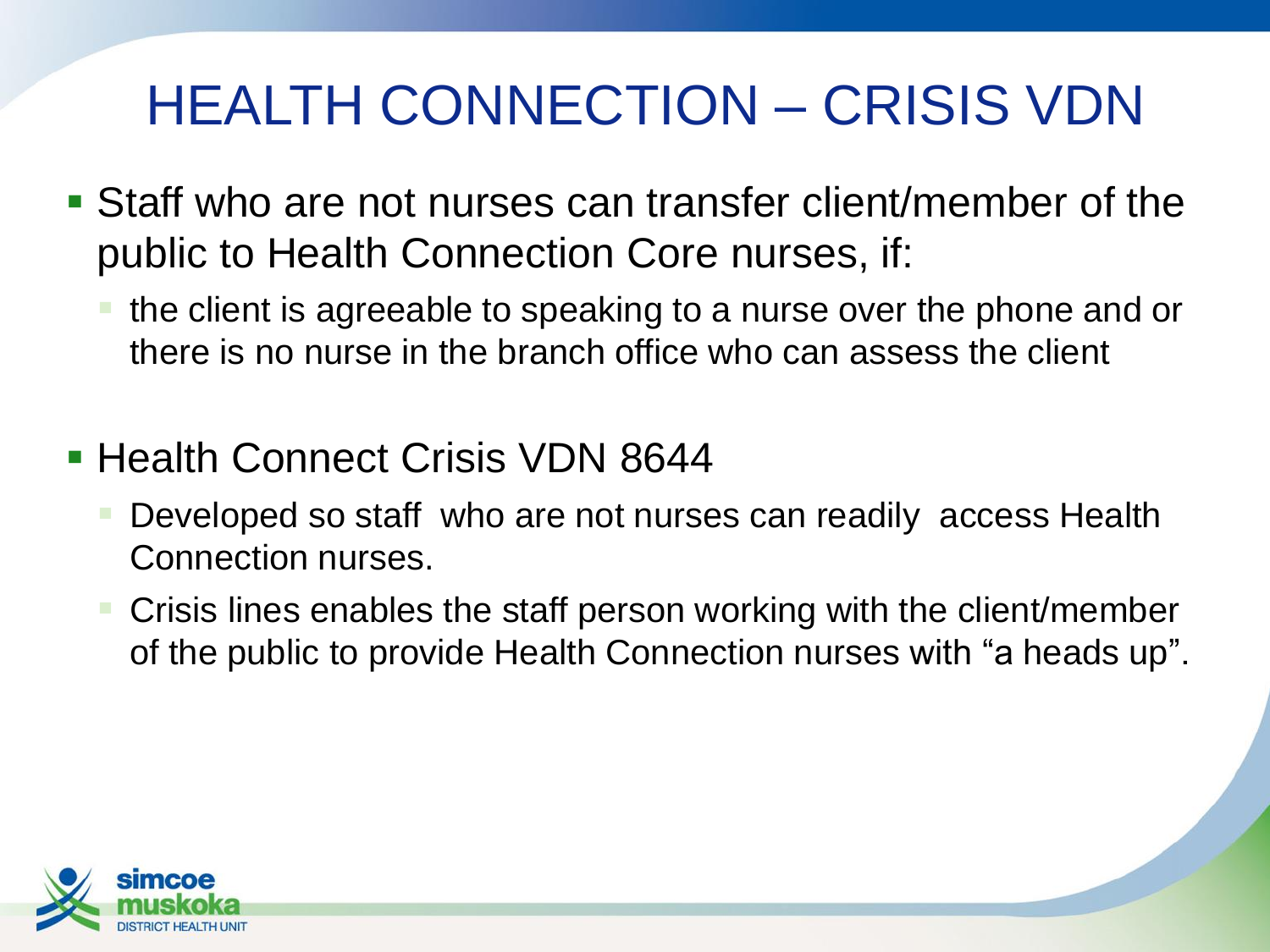### HOW TO CONFERENCE CALL FOR CRISIS SUPPORT FROM SMDHU PHONES

- a. While you have the caller live on the line, inform them that you are going to conference them to a crisis line or 911.
- b. With the caller live, push the conference button on phone (inform them they will be on hold briefly and will hear music).
- c. Enter desired telephone number e.g. Simcoe Mental Health Crisis Line 705-728-5044 or 1888-893-8333.
- d. Push conference button again and both the caller and community agency will be on the same phone line.
- e. Provide a brief explanation of the situation.
- f. Hang up phone to disconnect from the conference call (both parties will remain connected until one of them hangs up).

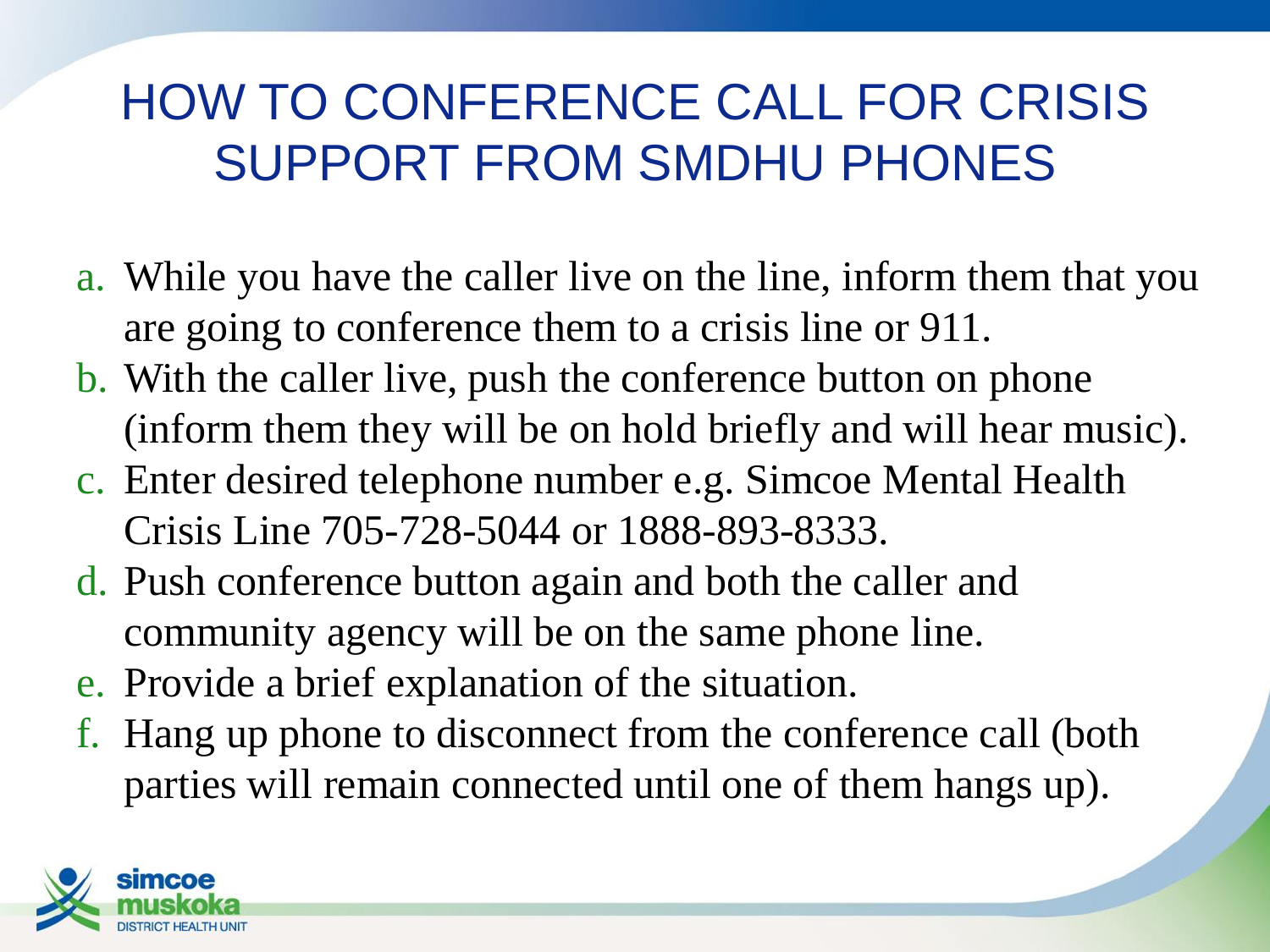### **ALGORITHM** FOR NON NURSES "IN PERSON"

The young mother of a young child comes into to the health unit looking for help. She states " I find parenting so overwhelming. I have no money and sometimes I think my son would be better without me."

*Utilize judgment to determine best action from the options of:*

- Accessing a nurse in the office to speak with client.
- Connecting client to Health Connection Core nurses utilizing the Crisis VDN 8644.
- Connect client to appropriate Mental Health Crisis Line.
- Call 911 yourself or have a co-worker do as appropriate.
- Utilize SMDHU Panic Alarm.
- Notify your supervisor as soon as possible after you have triaged the client.

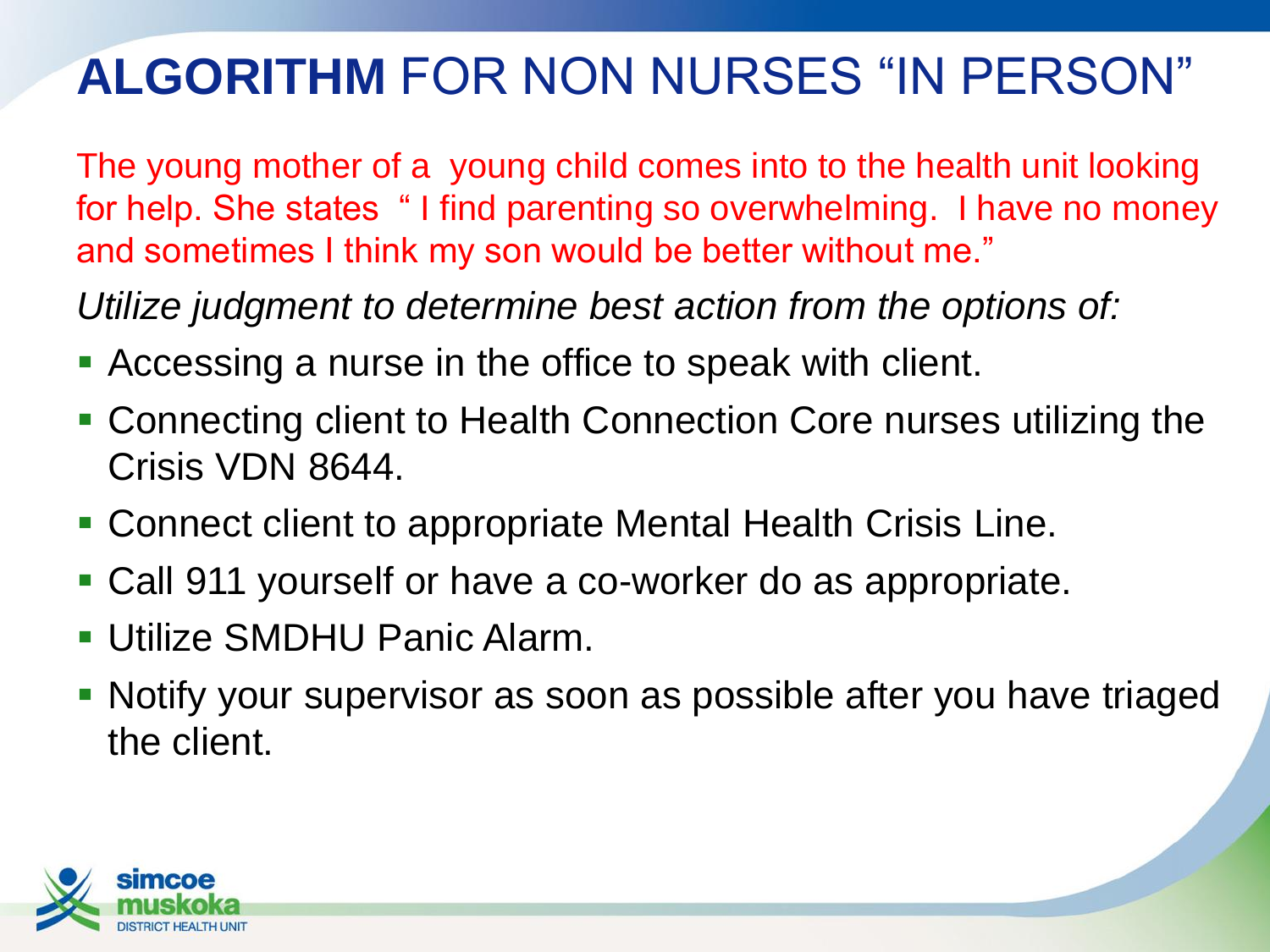### Suicide Triage Guideline for Nurses



| Title                   | <b>Suicide Triage Guideline</b> |  |
|-------------------------|---------------------------------|--|
| <b>Revised/Reviewed</b> | <b>Number</b>                   |  |
| Approved                | Pages                           |  |

| Protocol                                                                                      | Guideline                       |                                        |
|-----------------------------------------------------------------------------------------------|---------------------------------|----------------------------------------|
| <b>Staff to whom the protocol applies:</b> (Select all those that apply from the following :) |                                 |                                        |
| $\boxtimes$ Customer Service Representative                                                   | Family Home Visitor             | Public Health Promoter                 |
| Dental Hygienist                                                                              | Program Assistant/Receptionist  | $\boxtimes$ Physician                  |
| Dentist                                                                                       | Public Health Inspector         | $\boxtimes$ Registered Nurse           |
| <sup>1</sup> Dietitian/Nutritionist                                                           | $\boxtimes$ Public Health Nurse | $\boxtimes$ Registered Practical Nurse |

**Key Assessment Questions:** The assessment questions in this guideline are intended to assist staff in linking clients to the appropriate health care services/provider and are not intended to determine level of risk for suicide. The use of this guideline should never replace a thorough assessment by a qualified clinician (psychiatrist, mental health specialist). **If the individual is 18 year or younger and living in Simcoe County refer to CYFSC Suicide Risk Protocol for Youth**

- 1. Are you feeling hopeless about the present or your future?
- 2. Are you thinking about killing yourself?
- *3.* Do you have a plan to take your life? **If yes ask:**
- *Have you decided how you will kill yourself?*
- 4. Have you taken any steps to secure the things you would need to carry out your plan? **If yes ask:** *Have you taken/done anything already?* **If yes ask:**
	- *Are you at home now?* **If not at home ask:**
	- *Where are you now? (address, phone #)*
- 5. Are you currently or have you ever received mental health care?
- 6. Have you attempted suicide before?
- 7. Have you been drinking alcohol or using drugs?

**If the client answers yes to questions 2, 3, 4, or 6 they should be connected directly to the appropriate mental health crisis support line or 911. (See Suicide Triage Algorithm. )**

#### **Mental Health Crisis Lines**

Simcoe Mental Health Crisis Line – Tel: 1-888-893-8333 or (705)728-5044 Muskoka Crisis Line – Tel: 1-800-461-5424 Simcoe County Youth Crisis Service - Tel: 705-728-5044 Mental Health Helpline – Tel: 1-866-531-2600 Kids Help Phone – Tel: 1-800-668-6868 Lesbian Gay Bisexual Youth Line – Tel: 1-800-268-9688

#### **Interventions as per assessment:**

#### **Phone Interaction**

- **1.** Record the telephone number and name from call display in the event the client is disconnected. Calmly obtain and record the identifying information from the caller. Silently alert a second staff person, if available.
- **2.** Establish if anyone is currently in the home with the client. Try to engage support of the other person as appropriate
- **3.** Establish if there are children in the client's care and their ages.
- **4.** Remain calm and establish rapport with the client letting them know that you are concerned for their well-

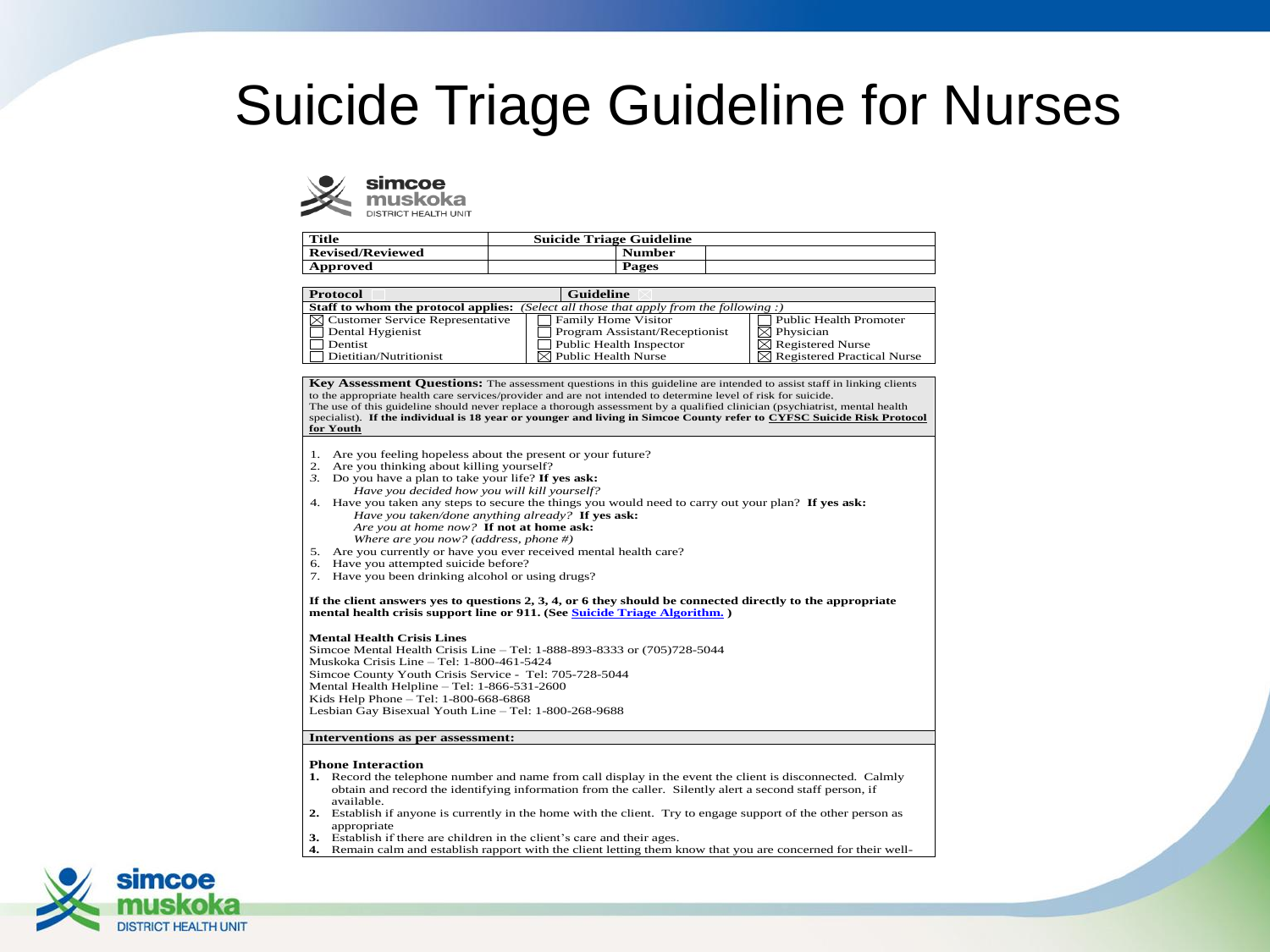## Suicide Guideline Wallet Cards

### **SUICIDE TRIAGE GUIDELINE (Nurse)**

### Are any warning signs present?

- Threatening to kill or harm self?
- $\triangleright$  Suicide plan in place?
- Seeking or access to available means e.g. pills, weapons?
- $\blacktriangleright$  Previous suicide attempt?

### If yes Link to mental health crisis line (see reverse)

- For in-person interactions, make call for client.
- $\blacktriangleright$  For phone interactions, inform client that you are transfering their call to the crisis line by establishing a conference call, make the call. Under 18 go directly to the youth crisis line (see reverse),

or

 $\triangleright$  call 911.

### If no Problem solve and develop action plan with client

 $\blacktriangleright$  refer/link client with community resources/supports e.g. mental health services, doctor (see reverse).

### **Crisis Lines:**

| Simcoe Mental Health Crisis 1-888-893-8333 |  |
|--------------------------------------------|--|
|                                            |  |
| Simcoe Youth Crisis Service 705-728-5044   |  |
|                                            |  |
|                                            |  |

### **Additional resources:**

| Mental Health Helpline 1-866-531-2600           |  |
|-------------------------------------------------|--|
| Lesbian Gay Bi Trans Youthl Line 1-800-268-9688 |  |
| Drug And Alcohol Helpline1-800-565-8603         |  |
| Kids Help Phone 1-800-668-6868                  |  |
|                                                 |  |
|                                                 |  |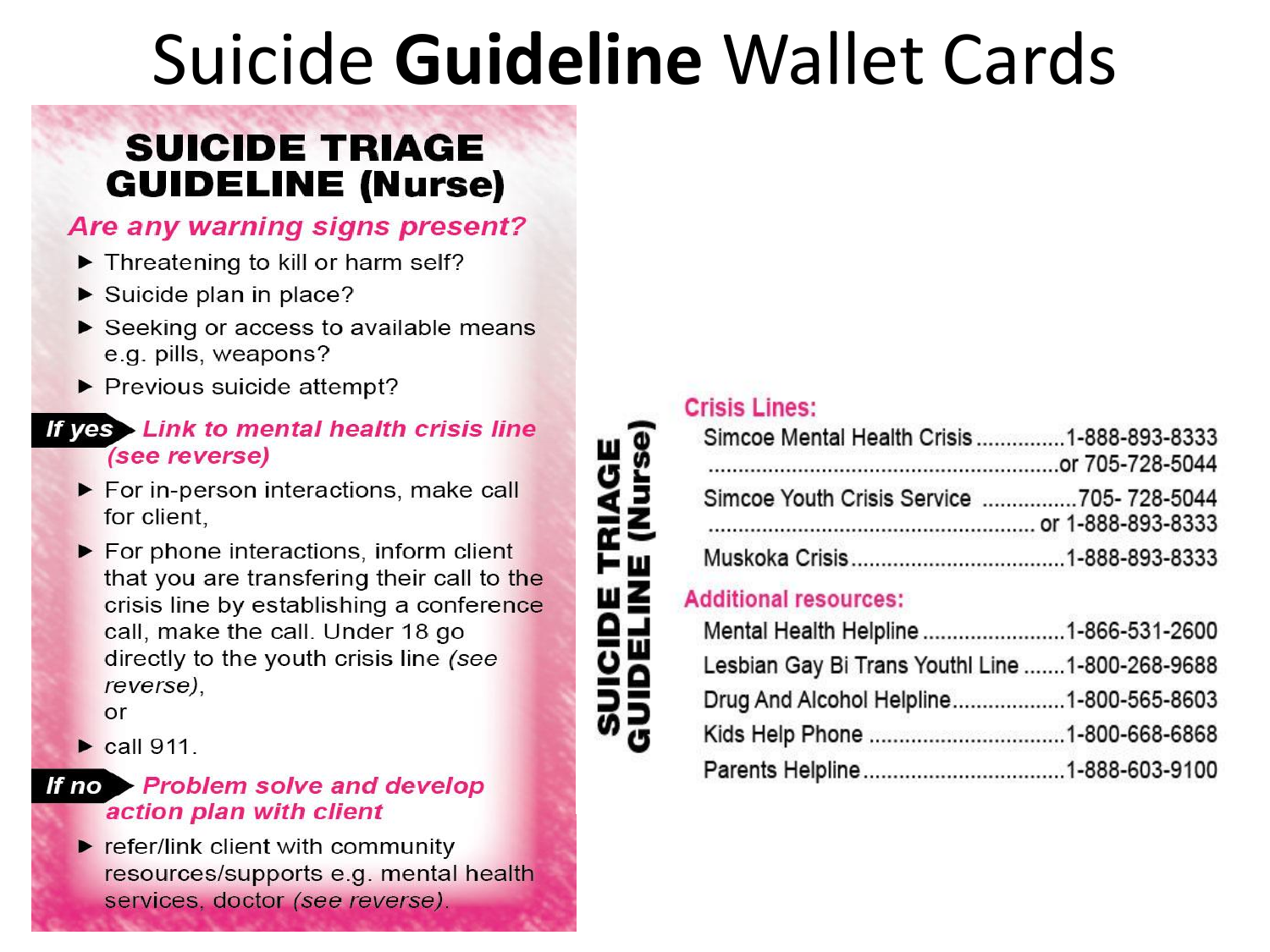## EXAMPLE OF **GUIDELINE** – "IN PERSON"

A high school student states to the nurse that her ex-boyfriend has posted mean and untrue things about her on Facebook . Student states "I'd be easier if I was dead"

### **Face to Face Interaction**

- Remain calm and establish/maintain rapport with the client letting them know that you are concerned for their well-being.
- If at any time you feel that the client is going to imminently harm themselves, call 911.
- Assess situation **Refer to key assessment questions on Guideline Card**
- Connect client with the appropriate help based on your assessment

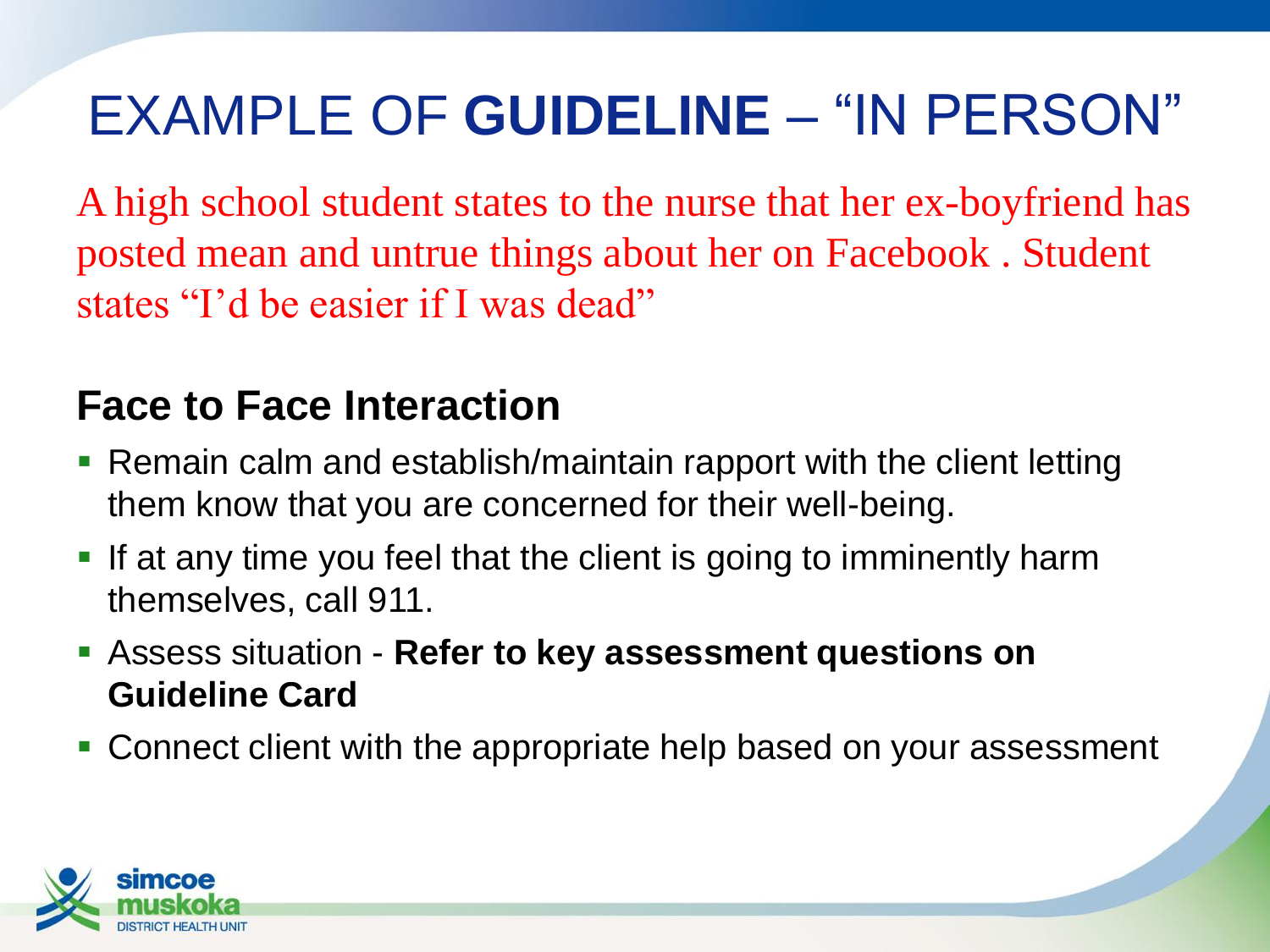## EXAMPLE OF **GUIDELINE** – "PHONE"

A nurse is speaking with a client on the phone. The client is crying and states: "My current situation is hopeless – my life is ruined – why bother living"

### **Phone Interaction**

- 1. Establish if anyone is in the home with the client.
- 2. Establish if there are children in the client's care and their ages.
- 3. Remain calm and establish rapport with the client.
- **4. If at any time you feel that the client is going to imminently harm themselves, 911 should be called either by yourself or by a second staff person**.
- 5. Assess situation **Refer to key assessment questions on nurse Guideline**
- 6. Connect client **using phone to the appropriate help/resource line** based on your assessment. You may need to connect the caller by conference call or have the second staff person make the call.